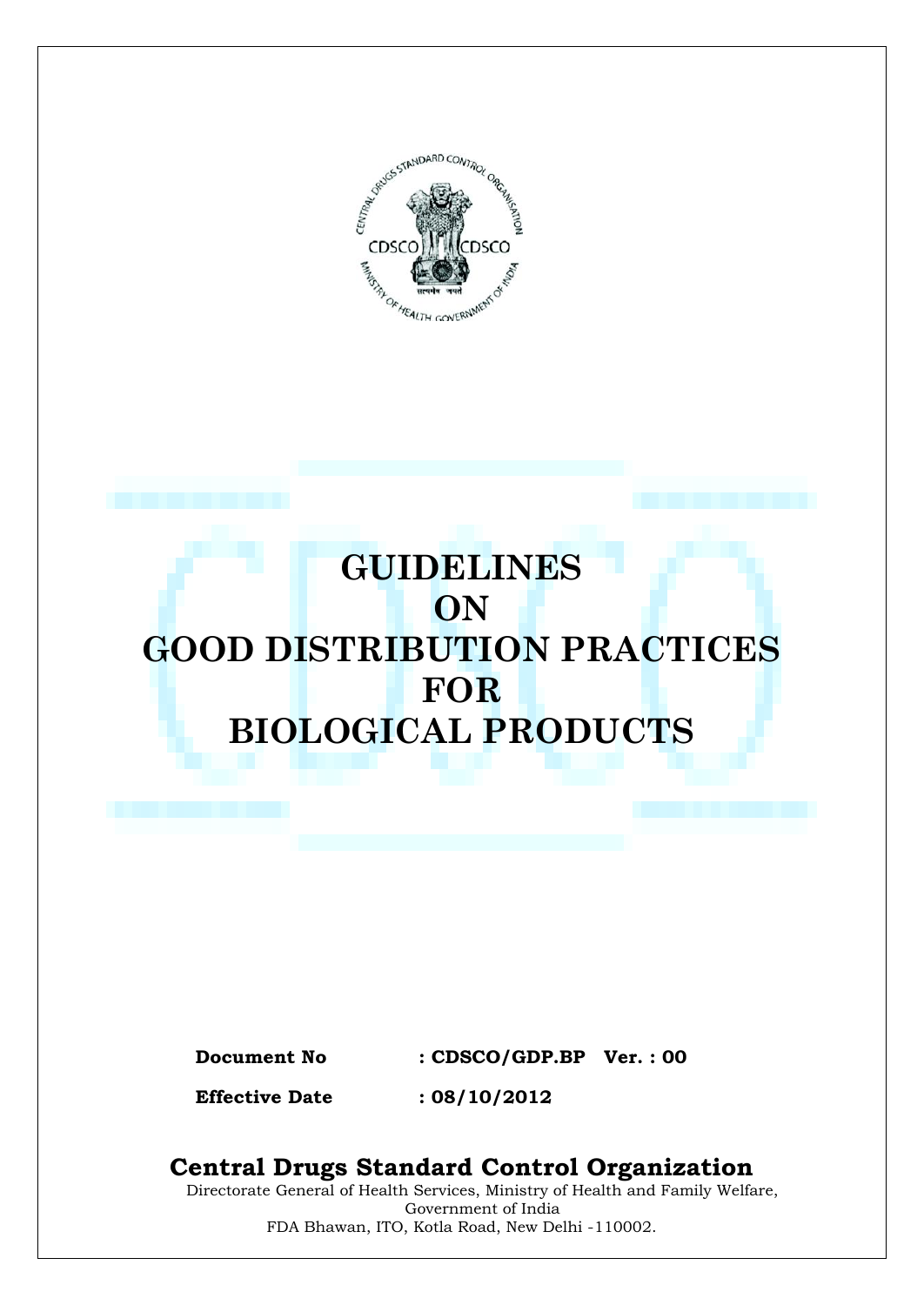# **TABLE OF CONTENTS**

| 1.0  | Preamble                                              | $\mathbf{1}$   |
|------|-------------------------------------------------------|----------------|
| 2.0  | Objective                                             | $\mathbf 1$    |
| 3.0  | Scope                                                 | $\mathbf 1$    |
| 4.0  | General Principles                                    | $\overline{2}$ |
| 5.0  | Regulation of the Distribution of biological Products | 3              |
| 6.0  | Organization and Management                           | 3              |
| 7.0  | Personnel                                             | 4              |
| 8.0  | <b>Quality System</b>                                 | 5              |
| 9.0  | Premises Warehousing and Storage                      | $\overline{7}$ |
|      | 10.0 Temperature, Environment and Storage Control     | 8              |
|      | 11.0 Transportation                                   | 9              |
|      | 12.0 Containers, Packaging and Labeling               | 12             |
|      | 13.0 Temperature Control during Transport             | 12             |
| 14.0 | Dispatch and Receipt                                  | 13             |
| 15.0 | Documentation                                         | 15             |
|      | 16.0 Complaints                                       | 17             |
|      | 17.0 Recalls and Returns                              | 18             |
|      | 18.0 Spurious Biological Products                     | 20             |
| 19.0 | Importation                                           | 20             |
| 20.0 | <b>Contract Activities</b>                            | 21             |
|      | 21.0 Self-inspection                                  | 21             |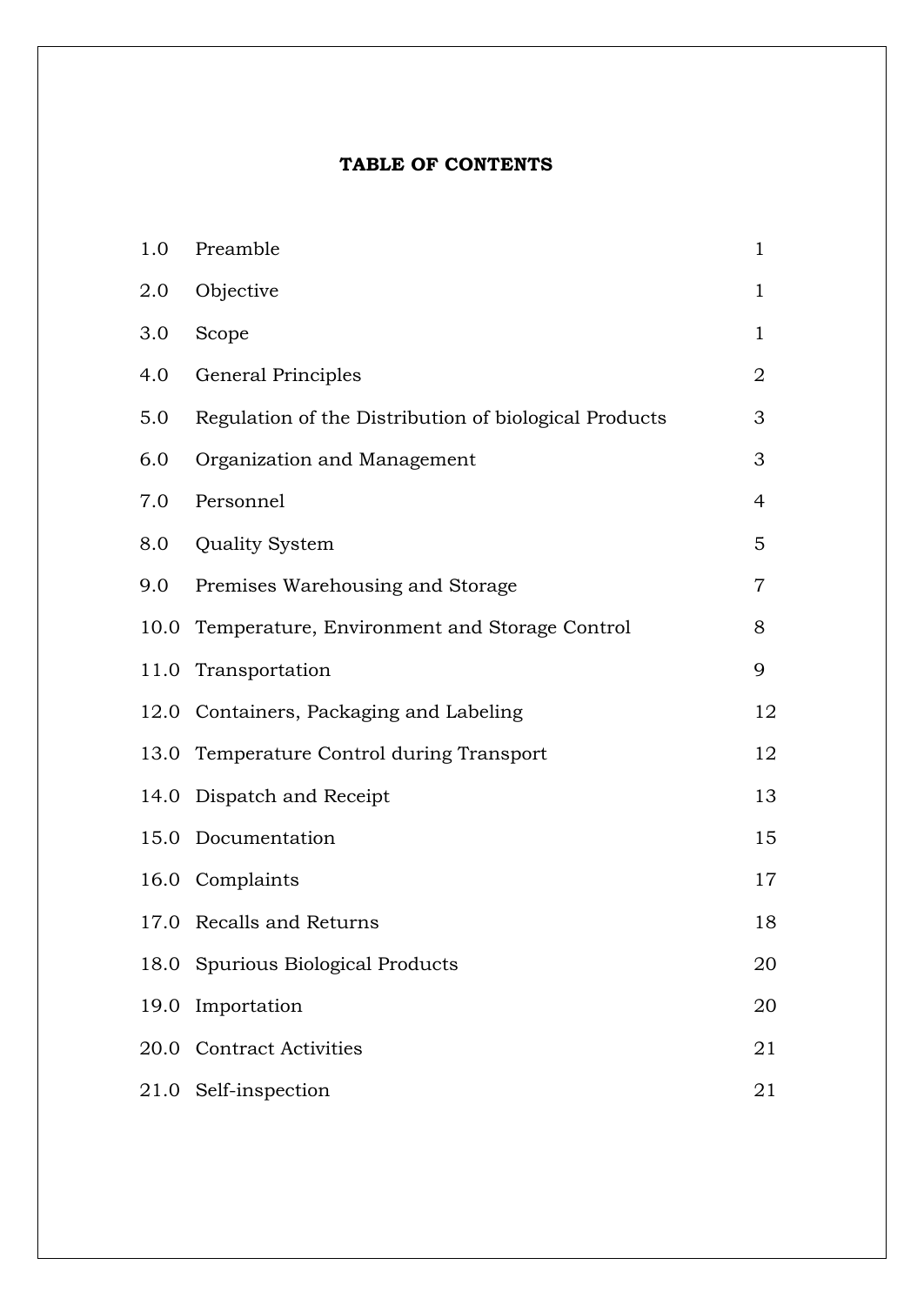#### **1.0 PREAMBLE**

Distribution is an essential activity in the integrated supplychain management of biological products. Various individuals and entities are generally responsible for the handling, storage and distribution of such products. So it's very important to have adequate controls over the entire chain of distribution. To maintain the original quality of biological products, every party involved in the distribution chain has to comply with the applicable requirement. Each activity in the distribution of biological products shall be carried out according to the principles of Good Distribution Practice (GDP) as applicable (*e.g.* dry ice, cold pack etc). The nature of the risks involved is likely to be similar to that for risks encountered in the manufacturing environment, *e.g.* mix-ups, adulteration, contamination, crosscontamination, spurious besides inherent potential for degradation of such products if not maintained and distributed under specified storage conditions.

#### **2.0 OBJECTIVE**

The objective of these guidelines is to assist in ensuring the quality and identity of biological products during all aspects of the distribution process. These aspects include, but are not limited to procurement, purchasing, storage, distribution, transportation, documentation and record-keeping practices.

#### **3.0 SCOPE**

These guidelines are intended to be applicable to all persons and outlets involved in any aspect of the storage and distribution of biological products from the premises of the manufacturer of the product to the person dispensing or providing biological products directly to a patient or his or her agent. This includes all parties involved in trade and distribution of biological, including the manufacturers of bulk, finished products, wholesalers, as well as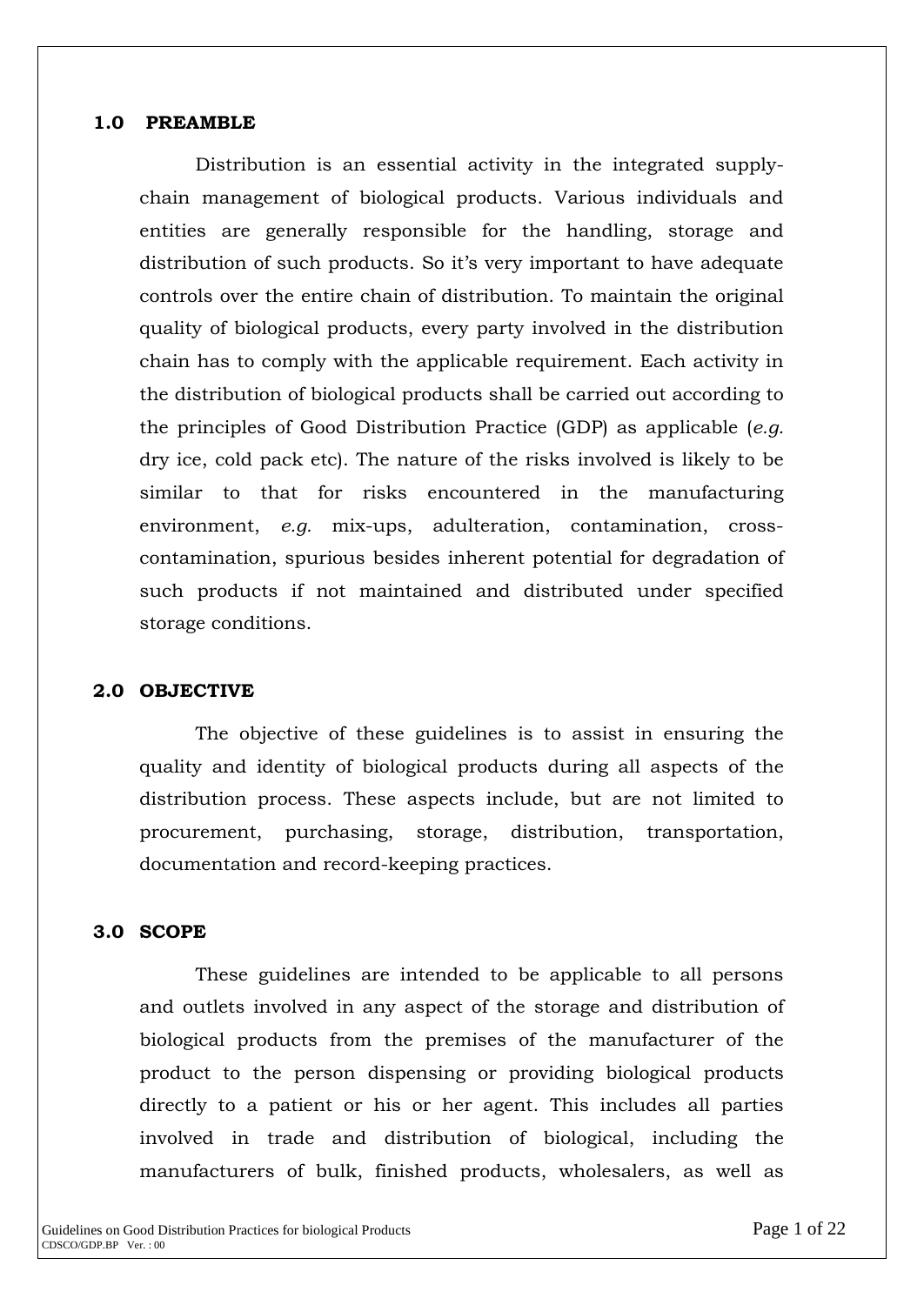others such as suppliers, distributors, Government institutions, international procurement organization, donor agencies and certifying bodies, logistics providers, traders, transport companies and forwarding agents and their employees as well as health workers.

### **4.0 GENERAL PRINCIPLES**

- 4.1 According to Drugs & Cosmetics Act 1940 and Drugs & Cosmetic Rules 1945, Rules 64 and 65 specify the conditions to be fulfilled to sell, stock, exhibit or offer for sale or distribute the drugs.
- 4.2 It shall be the responsibility of all parties involved in the distribution of biological products to ensure that the quality of biological products and the integrity of the distribution chain are maintained throughout the distribution process from the site of the manufacturer to the entity responsible for dispensing or providing the product to the patient or his or her agent.
- 4.3 The principles of GDP shall be applicable both to biological products moving forward in the distribution chain from the manufacturer to the entity responsible for dispensing or providing biological products to the patient and to products which are moving backwards in the chain, for example, as a result of the return or recall thereof and shall be applicable for donated biological products.
- 4.4 There shall be collaboration between all parties including government, custom agencies, law enforcement agencies, regulatory authorities, manufacturers, distributors and entities responsible for the supply of biological products to patients to ensure the quality and safety of biological products and prevent the exposure of patients to spurious biological products.
- 4.5 An agreement shall be in place with all the individual agencies involved in the storage, transportation and distribution.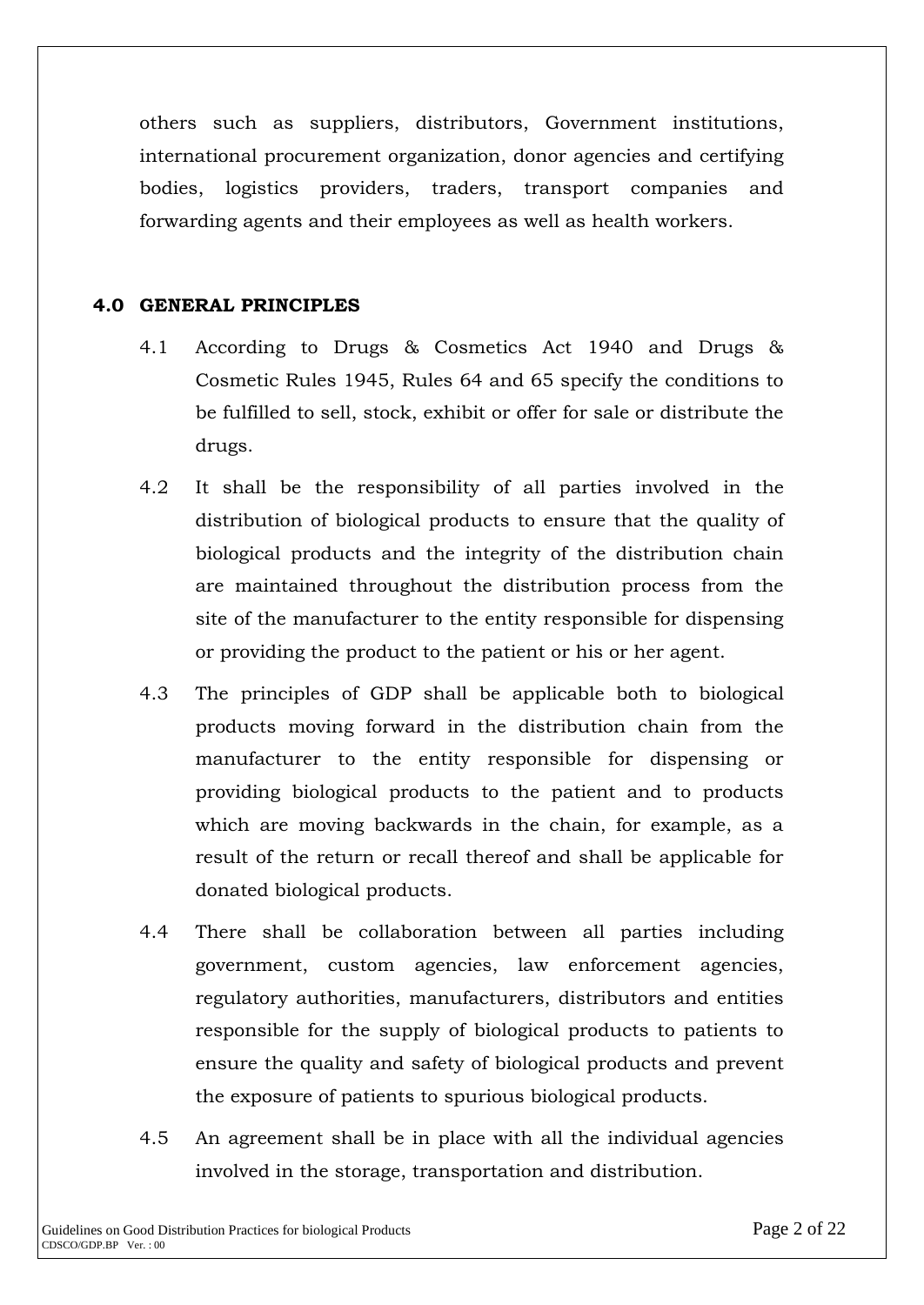#### **5.0 REGULATION OF THE DISTRIBUTION OF BIOLOGICAL PRODUCTS**

- 5.1 The activities of persons or entities involved in the distribution of products shall be regulated by applicable national legislation.
- 5.2 The distributor or the organization to which the distributor belongs shall be an entity that is appropriately authorized by applicable legislation to perform the function(s) that it intends to perform and the distributor or the organization to which it belongs shall be held accountable for the activities that it performs related to the distribution of products.
- 5.3 Only authorized persons or entities who hold the appropriate license shall be entitled to import or export biological products.
- 5.4 Distributors or their agents shall obtain their supplies of biological products from persons or entities authorized to sell or supply such products to a distributor and shall supply biological products only to persons or entities which are themselves authorized to acquire such products either in terms of an authorization to act as a distributor or to sell or supply products directly to a patient or to his or her agent.
- 5.5 If the activity of a distributor or his or her agent is subcontracted to another entity, the person or entity to which the activity is subcontracted shall be appropriately authorized to perform the subcontracted activity and shall uphold the same standards as the distributor.

### **6.0 ORGANIZATION AND MANAGEMENT**

6.1 An adequate organizational structure for each entity in the chain of distribution shall be defined with the aid of an organizational chart. The responsibility, authority and interrelationships of all personnel shall be clearly indicated. An organogram/ organizational chart shall be in place.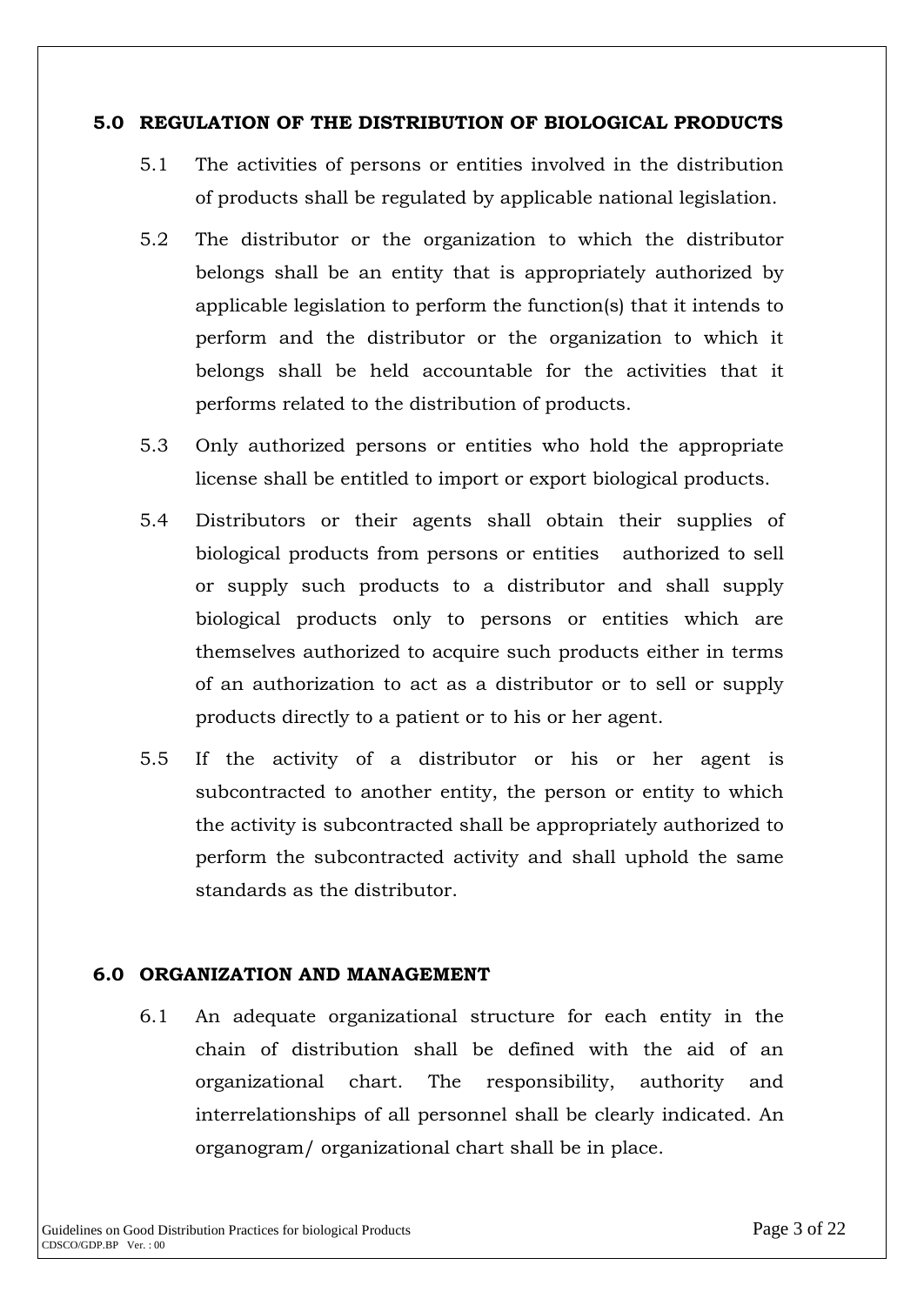- 6.2 There shall be clearly defined duties and responsibilities for individuals and shall be recorded as written job descriptions. At every level of the supply chain, employees shall be fully informed and trained in their duties and responsibilities.
- 6.3 There shall be designated person appointed within the organization, who has defined authority and responsibility for ensuring that a quality system is implemented and maintained.
- 6.4 Managerial and technical personnel shall have the authority and resources needed to carry out their duties and to set up and maintain a quality system, as well as to identify and correct deviations from the established quality system.
- 6.5 It shall be ensured that the responsibilities placed on any one individual shall not be so extensive as to present any risk to product quality.
- 6.6 There shall be arrangements in place to ensure that management and personnel are not subject to commercial, political, financial and other pressures or conflict of interest that may have an adverse effect on the quality of service provided or on the integrity of biological products.
- 6.7 Safety procedures relating to all relevant aspects including the safety of personnel and property, environmental protection and product integrity, shall be in place.

# **7.0 PERSONNEL**

7.1 All personnel involved in distribution activities shall be trained and qualified in the requirements of GDP, as applicable. Training shall be based on written standard operating procedures (SOPs). Personnel shall receive initial and continuing training relevant to their tasks, and be assessed as applicable, in accordance with a written training programme. In addition, training of the personnel shall include the topic of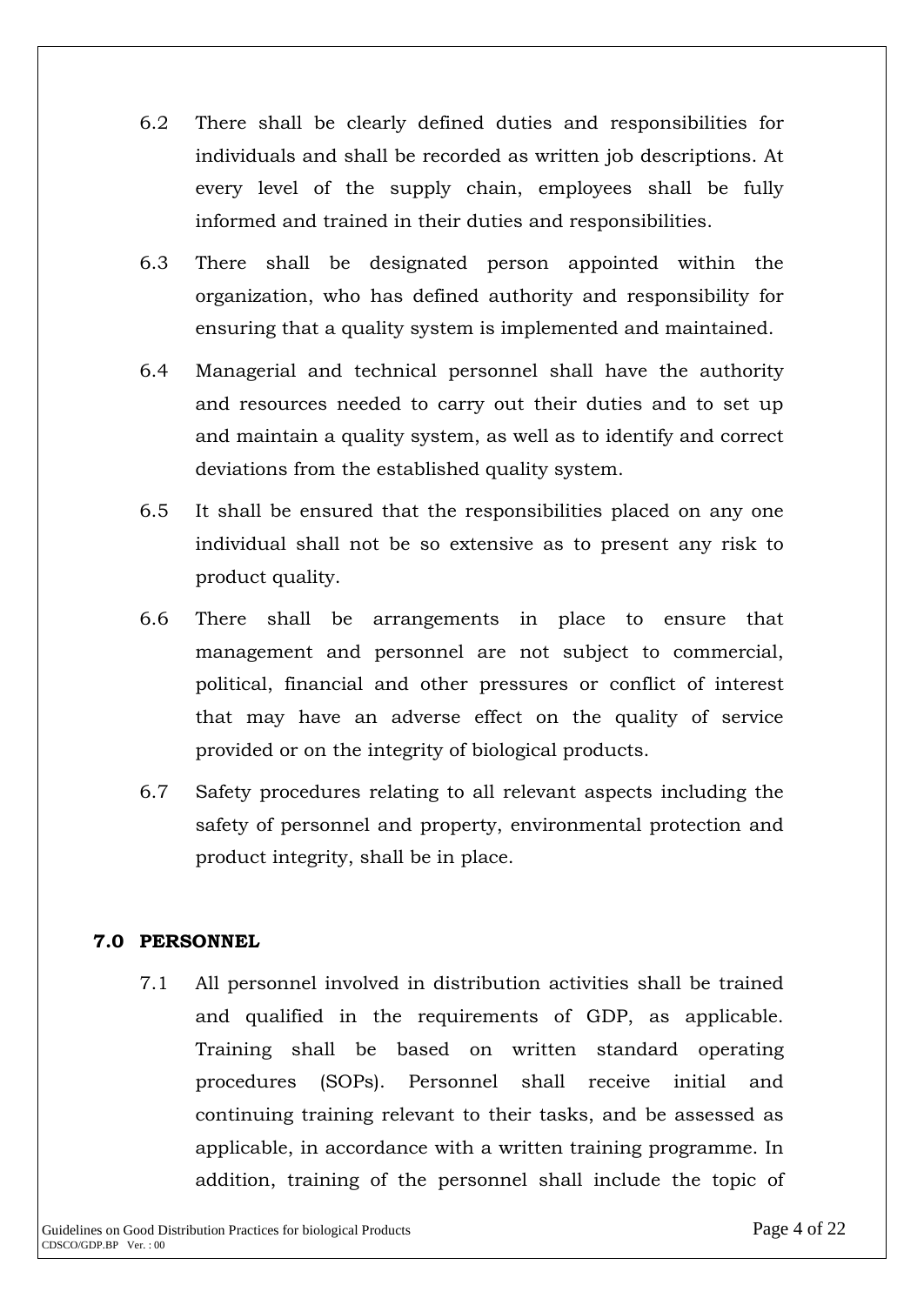product handling, safety and security, as well as aspects of product identification, the detection of spurious biological product and the avoidance of spurious biological product entering the supply chain. A record of all training, which includes details of subjects covered and participants trained, shall be kept.

- 7.2 Key personnel involved in the distribution of biological products shall have the ability and experience for ensuring that the biological products are properly stored and distributed as per the requirement of the product.
- 7.3 There shall be an adequate number of competent personnel involved in all stages of the distribution of biological products in order to ensure that the quality of the product is maintained.
- 7.4 Personnel involved in the distribution of biological products shall wear garments and adopt other personnel protection measures suitable for the activities that they perform.
- 7.5 Procedures for personnel hygiene relevant to the activities to be carried out shall be laid down and observed. Such procedures shall cover health, hygiene and clothing of personnel.

### **8.0 QUALITY SYSTEM**

- 8.1 All biological product distributors shall establish and maintain Quality System. There shall be documented quality policy describing the overall intentions and requirements of distributors regarding quality, authorized by the management.
- 8.2 There shall be an appropriate organizational structure with defined responsibilities of the personnel recorded as job descriptions.
- 8.3 A responsible person shall be appointed by the management for each distribution site, who shall have defined authority and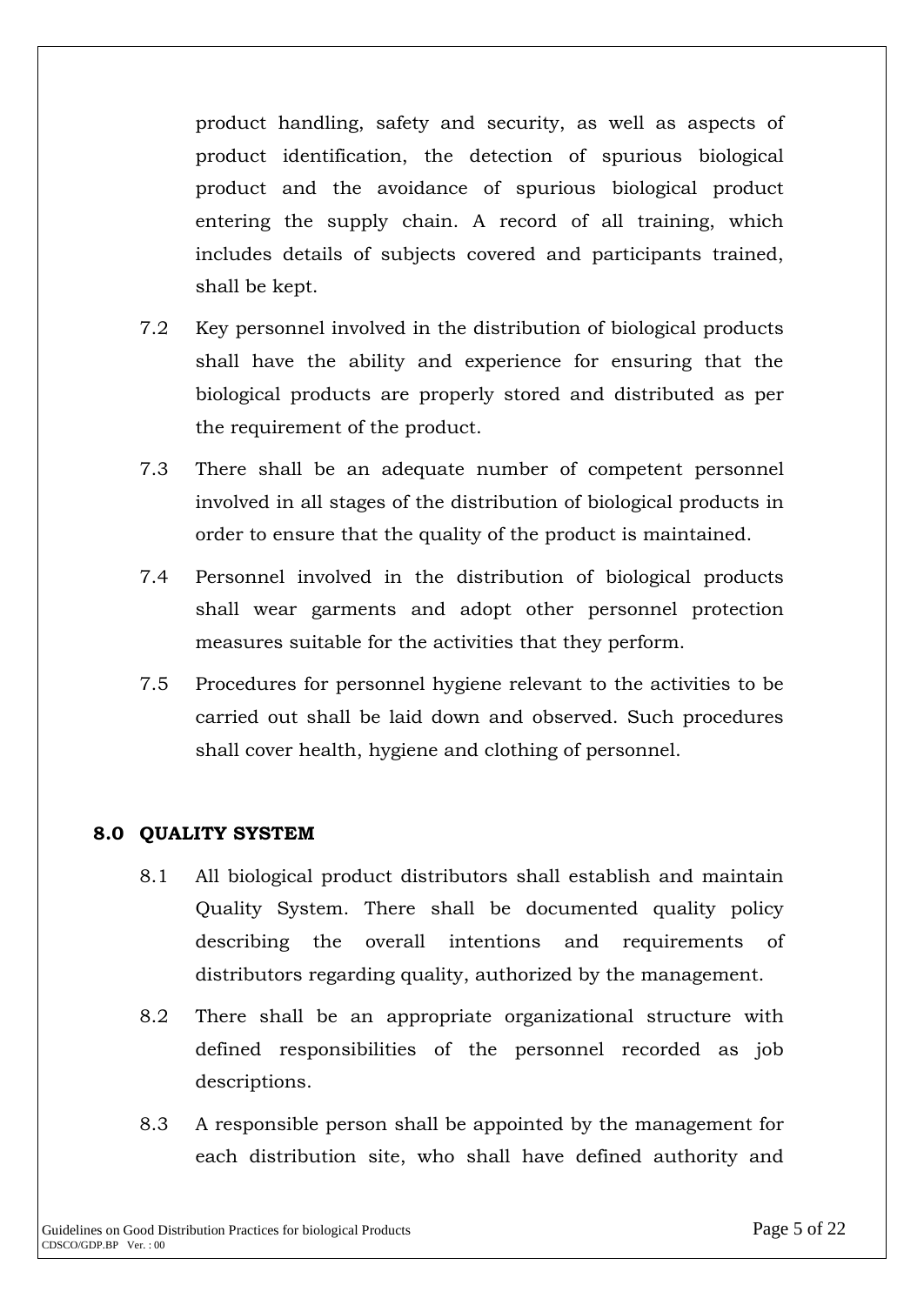responsibility for ensuring that a quality system is implemented and maintained.

- 8.4 Senior management shall ensure that all parts of quality system are adequately resourced with competent personnel and suitable and sufficient premises, equipments and facilities.
- 8.5 There shall be written and approved procedure for all the activities.
- 8.6 A change control system shall be in place for management for changes of critical processes. This system shall incorporate quality risk management principles.
- 8.7 Procedures shall be in place to ensure quality related activities are recorded at the time they are performed.
- 8.8 Procedures shall be in place to ensure safe, transparent and secure distribution system which includes product traceability throughout the supply chain.
- 8.9 There shall be procedures in place to ensure document traceability of products received and distributed, to facilitate product recall.
- 8.10 All parties involved in the supply chain shall be identifiable.
- 8.11 Deviations from established procedures shall be documented and investigated.
- 8.12 Appropriate corrective and preventive action (CAPA) shall be taken to correct deviations and prevent them.
- 8.13 Procedures for procurement and release shall be in place to ensure that appropriate biological products are sourced only from approved suppliers and distributed by approved entities.
- 8.14 Inspection, auditing and certification of compliance with a quality system (such as the applicable International Standardization Organization (ISO) series, or national or international guidelines) by external bodies are recommended.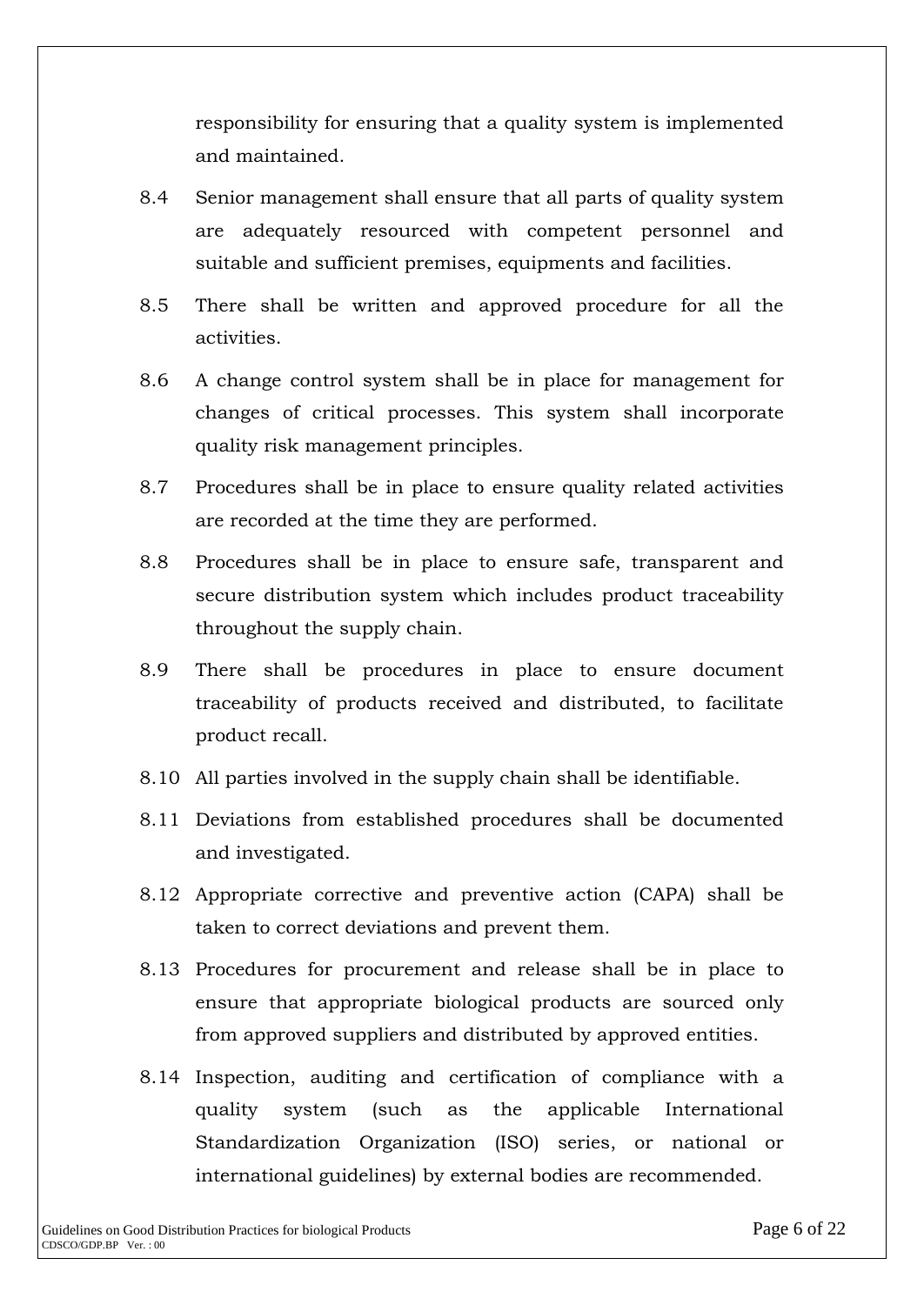#### **9.0 PREMISES, WAREHOUSING AND STORAGE**

- 9.1 Storage areas shall be maintained or designed to ensure Good storage practices (GSP).
- 9.2 Storage areas shall be suitably secured, structurally sound and of sufficient capacity to allow for the safe storage and handling.
- 9.3 Storage areas shall be provided with adequate lighting to enable all operations to be carried out accurately and safely.
- 9.4 Precautions shall be taken to prevent unauthorized persons from entering storage areas.
- 9.5 Segregated areas shall be designated for storage of the biological products in quarantine and for storage of released, rejected, returned or recalled products as well as those suspected to be spurious.
- 9.6 Storage areas shall be designed or adapted to ensure appropriate and good storage conditions and shall be clean and dry and maintained within acceptable temperature limits. Biological products shall be stored off the floor and suitably spaced to permit cleaning and inspection. Pallets shall be kept in a good state of cleanliness and repair.
- 9.7 Premises and storage areas shall be cleaned regularly.
- 9.8 There shall also be a written programme for pest control and the pest control agents used shall be safe and there shall be no risk of contamination of biological products. There shall be appropriate procedures for the clean-up of any spillage to ensure complete removal of any risk of contamination.
- 9.9 If sampling is performed in the storage area, it shall be conducted in such a way as to prevent contamination or crosscontamination. Adequate cleaning procedures shall be in place for the sampling areas.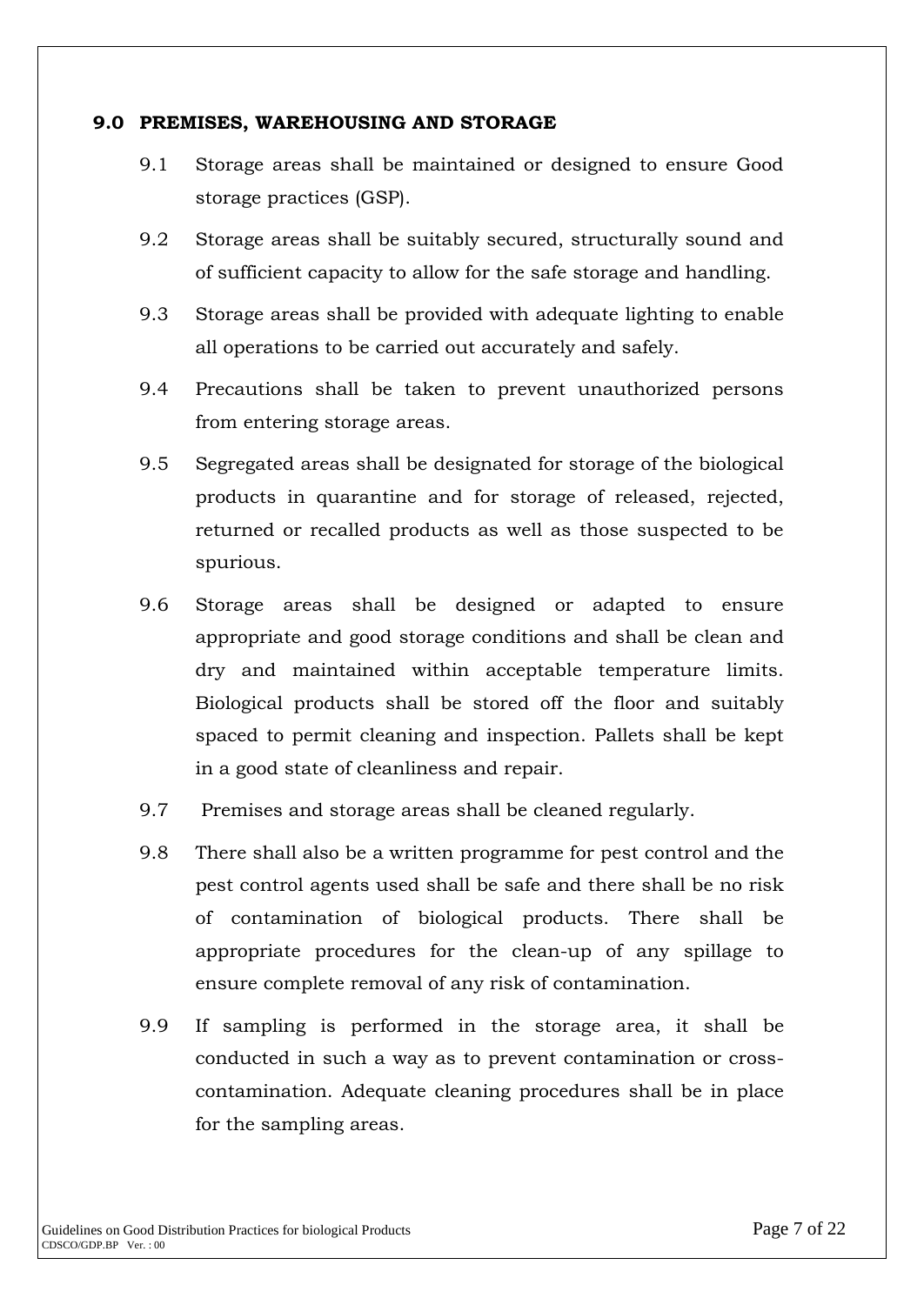- 9.10 Receiving and dispatch bays shall protect biological products from the weather. Receiving areas shall be designed and equipped to allow incoming containers of biological products to be cleaned, if necessary, before storage.
- 9.11 Handling and storage of biological products shall in such a manner as to prevent contamination, mix-ups and crosscontamination.
- 9.12 There shall be a system in place to ensure that the biological products due to expire first are sold and/or distributed first (first expiry/ first out (FEFO)). Exceptions shall be permitted as appropriate, provided that adequate controls are in place to prevent the distribution of expired products.
- 9.13 Arrangement shall be made for withdrawing broken or damaged items from unusable stock and storing separately.

# **10.0 TEMPERATURE, ENVIRONMENT AND STOCK CONTROL**

- 10.1 All biological products shall be stored according to the temperature and storage conditions as described on the label. Adherence to these conditions shall be checked, monitored and recorded.
- 10.2 Storage conditions for biological products shall be in compliance with the recommendations of the manufacturer. This is key to ensure quality of all biological products.
- 10.3 Suitable equipments and procedures shall be in place to for temperature monitoring of storage facilities.
- 10.4 Records of temperature monitoring data shall be available for review. There shall be defined intervals for checking temperature. The equipment used for monitoring shall be checked at suitable predetermined intervals and the results of such checks shall be recorded and retained. All monitoring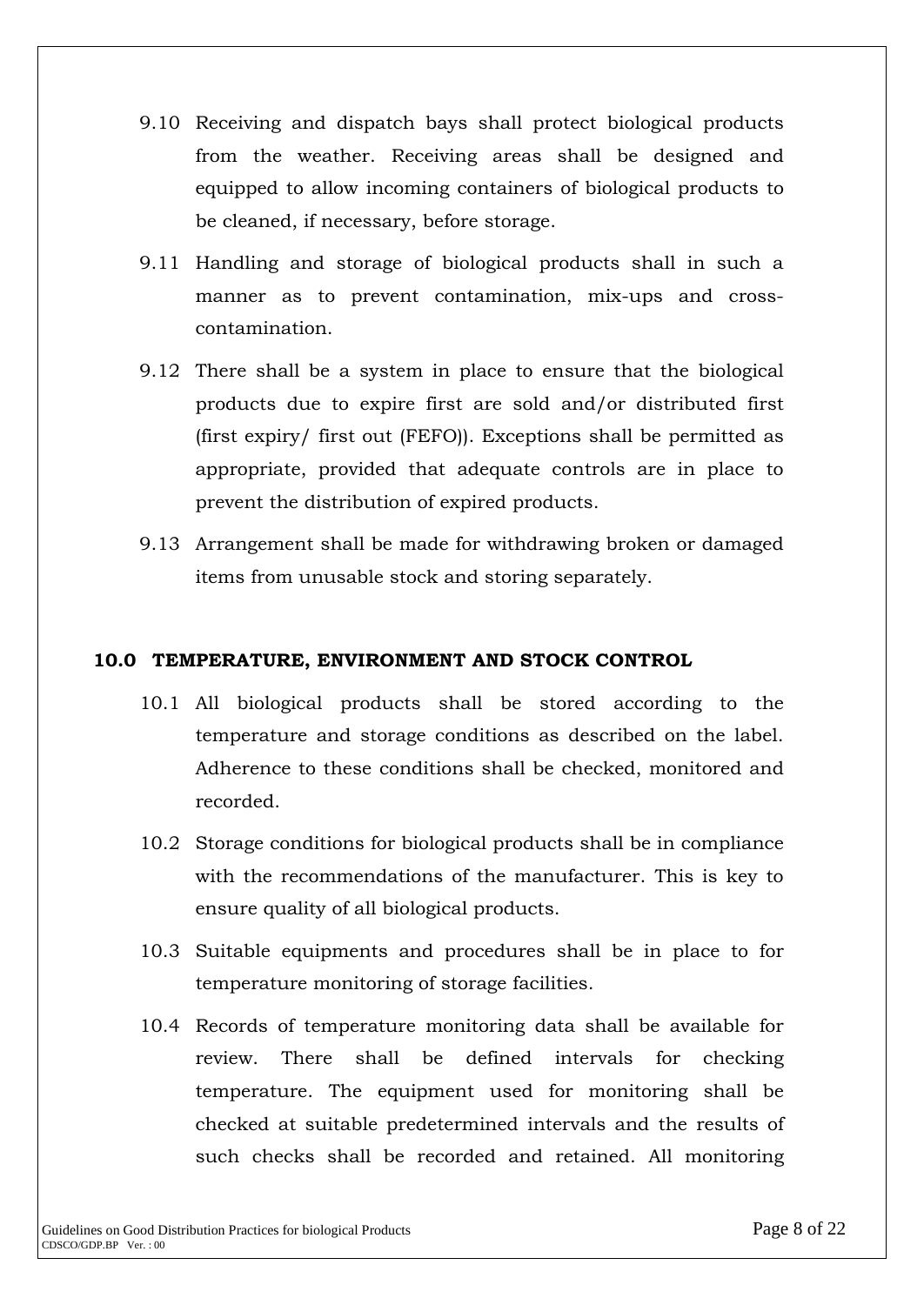records shall be kept for at least the shelf-life of the stored product plus one year.

- 10.5 Storage areas shall be temperature mapped under representative conditions. Temperature mapping shall show uniformity of the temperature across the storage facility. It is recommended that temperature monitors be located in areas that are most likely to show fluctuations.
- 10.6 Equipment used for monitoring of storage conditions shall also be calibrated at defined intervals.
- 10.7 Appropriate alarm system shall be in place to provide alerts when there are deviations from pre- defined storage conditions.
- 10.8 Storage area shall be equipped with backup power source or have alternate storage available in the event of power failure.
- 10.9 Written procedures shall be available for handling of temperatures excursions outside the labeled storage conditions. Such excursions shall be investigated.
- 10.10 Periodic stock reconciliation shall be performed by comparing the actual and recorded stocks. This shall be done at defined intervals.
- 10.11 Stock discrepancies shall be investigated in accordance with a specified procedure to check that there have been no inadvertent mix ups, incorrect issues and receipts, thefts and/or misappropriations of biological products. Documentation relating to the investigation shall be kept for a predetermined period.

### **11.0 TRANSPORTATION**

11.1 Biological products shall be transported in accordance with the storage conditions indicated on the packaging information and on the label.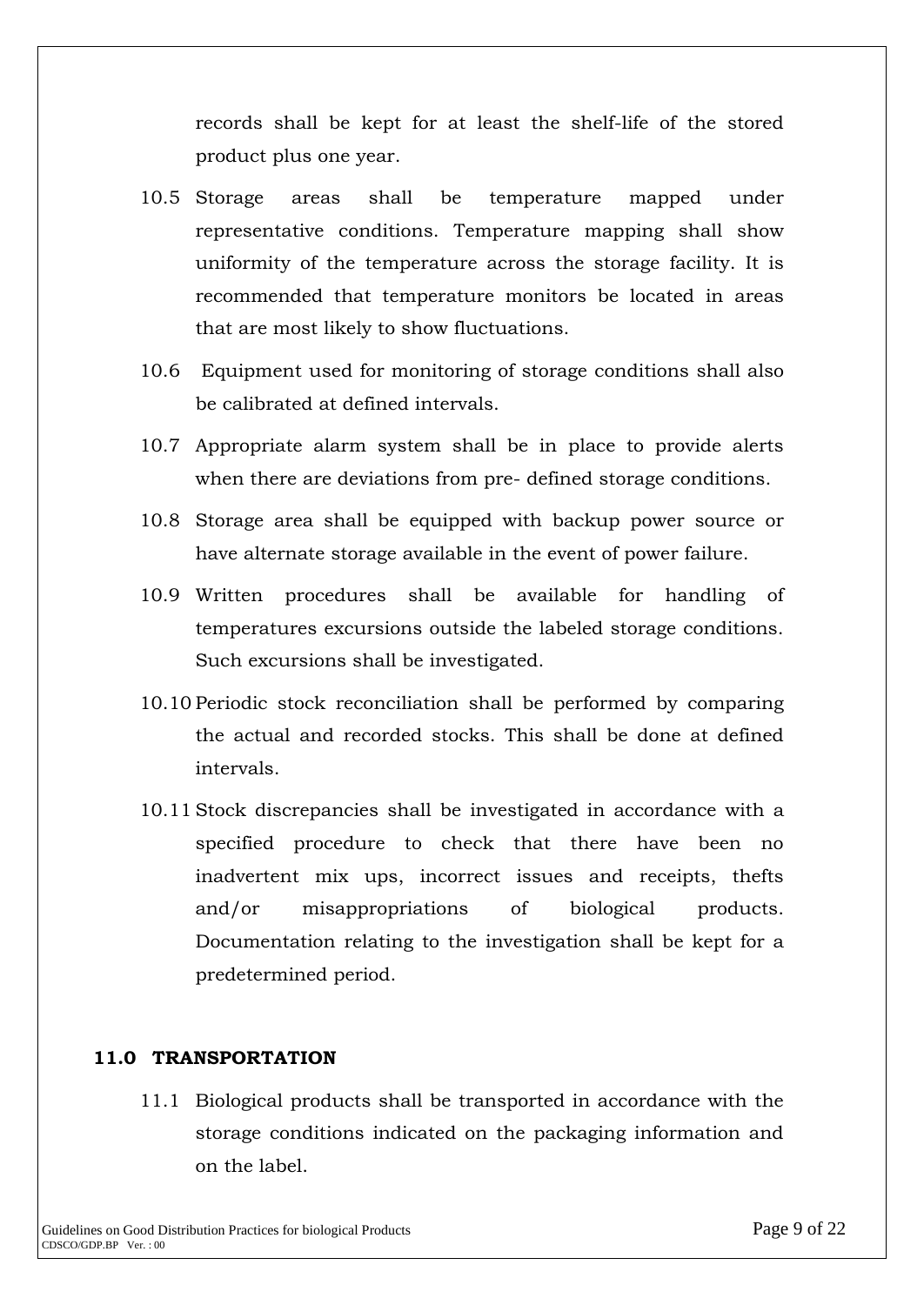- 11.2 The individuals responsible for the transportation of biological products shall be informed about all relevant conditions for storage and transportation. These requirements shall be adhered to throughout transportation and at any intermediate storage stages.
- 11.3 Biological products shall be stored and transported in accordance with procedures such that:
	- 11.3.1 The identity of the product is not lost.
	- 11.3.2 The product does not contaminate and is not contaminated by other products.
	- 11.3.3 Adequate precautions are taken against spillage, breakage, misappropriation and theft. Spillage during transport shall be handled as per type of vaccine (*eg.* live, killed, etc.) according to the standard operating procedures of the manufacturer.
	- 11.3.4 Appropriate environmental conditions are maintained, e.g. using cold chain for thermo labile products.
- 11.4 A written agreement between the manufacturer, Government Institution, agent and Transport Company shall be in place.
- 11.5 Appropriate transport methods shall be employed which may include transport by air, road, sea, rail or a combination of the above. Regardless of the chosen mode, it shall be demonstrated that the products have not been subjected to conditions during transportation that may compromise their quality. A risk based approach shall be utilized when planning transportation routes.
- 11.6 The required storage conditions for biological products shall be maintained during transportation within the defined limits as described on the packaging information.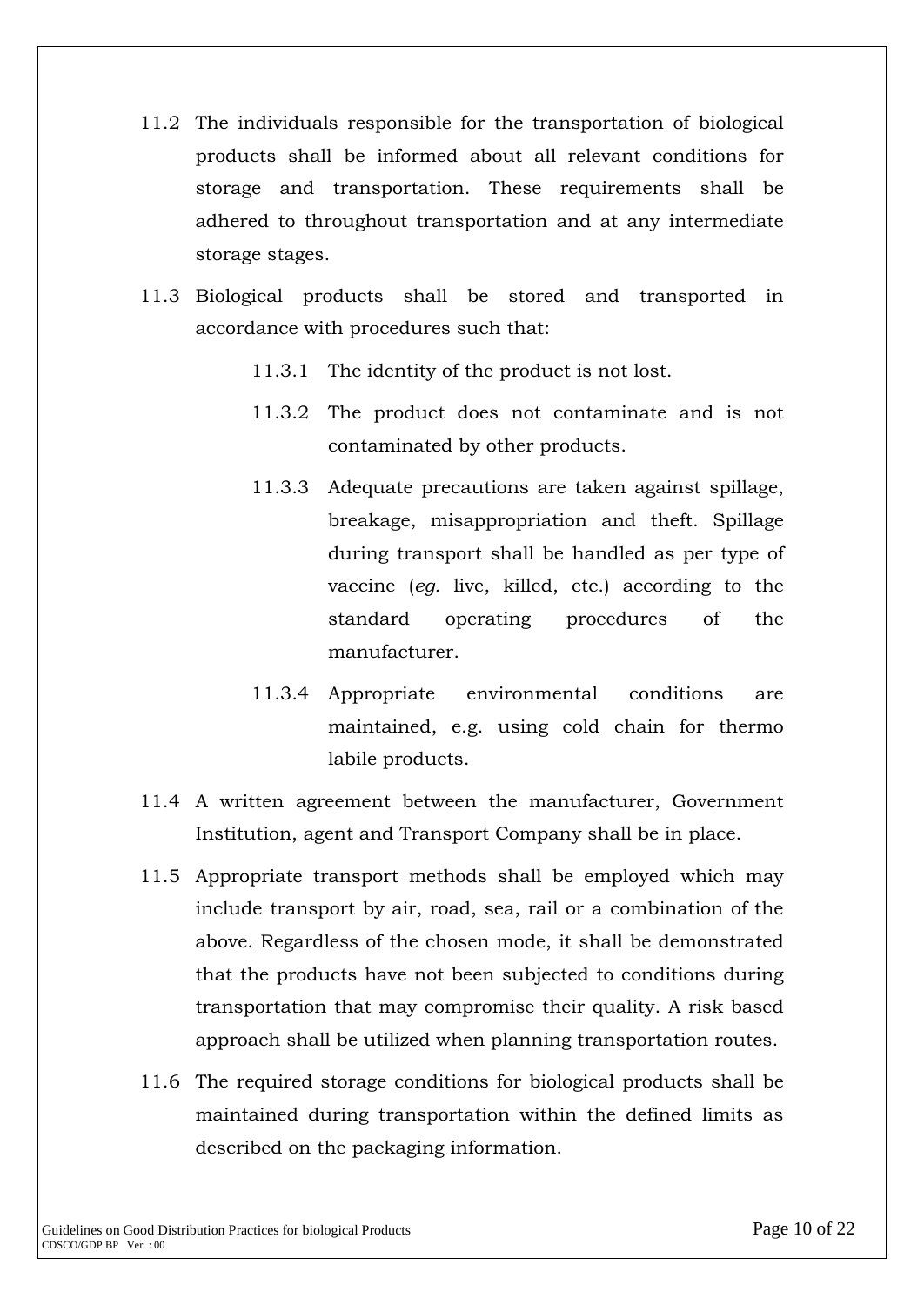- 11.7 If a deviation has occurred during transportation, this shall be reported to the distributor and recipient of the affected biological products.
- 11.8 In cases where the recipient notices the deviation, it shall be reported to the distributor. Where necessary, the manufacturer of the biological product shall be contacted for information about appropriate steps to be taken.
- 11.9 It is the responsibility of the distributor to ensure that vehicles and equipment used to distribute, store or handle biological products are suitable for their use and appropriately equipped to prevent exposure of the products to conditions that could affect their quality and packaging integrity, and to prevent contamination of any kind.
- 11.10 Damage to containers and any other event or problem that occurs during transit shall be recorded and reported to the relevant department, entity or authority, and investigated.
- 11.11 There shall be procedures in place for the operation and maintenance of all vehicles and equipment involved in the distribution process, including cleaning and safety precautions. Particular attention shall be paid to the fact that cleaning agents shall not have an adverse effect on product quality.
- 11.12 Equipment used for temperature and humidity monitoring (Data Logger) during transport within vehicles and/or containers, shall be maintained and calibrated at regular intervals at least once a year or earlier depending upon the criticality of the product.
- 11.13 All monitoring records shall be kept for a minimum of the shelflife of the product distributed plus one year or as required by National legislation.
- 11.14 Records of monitoring data shall be made available for inspection by the Regulatory Authority.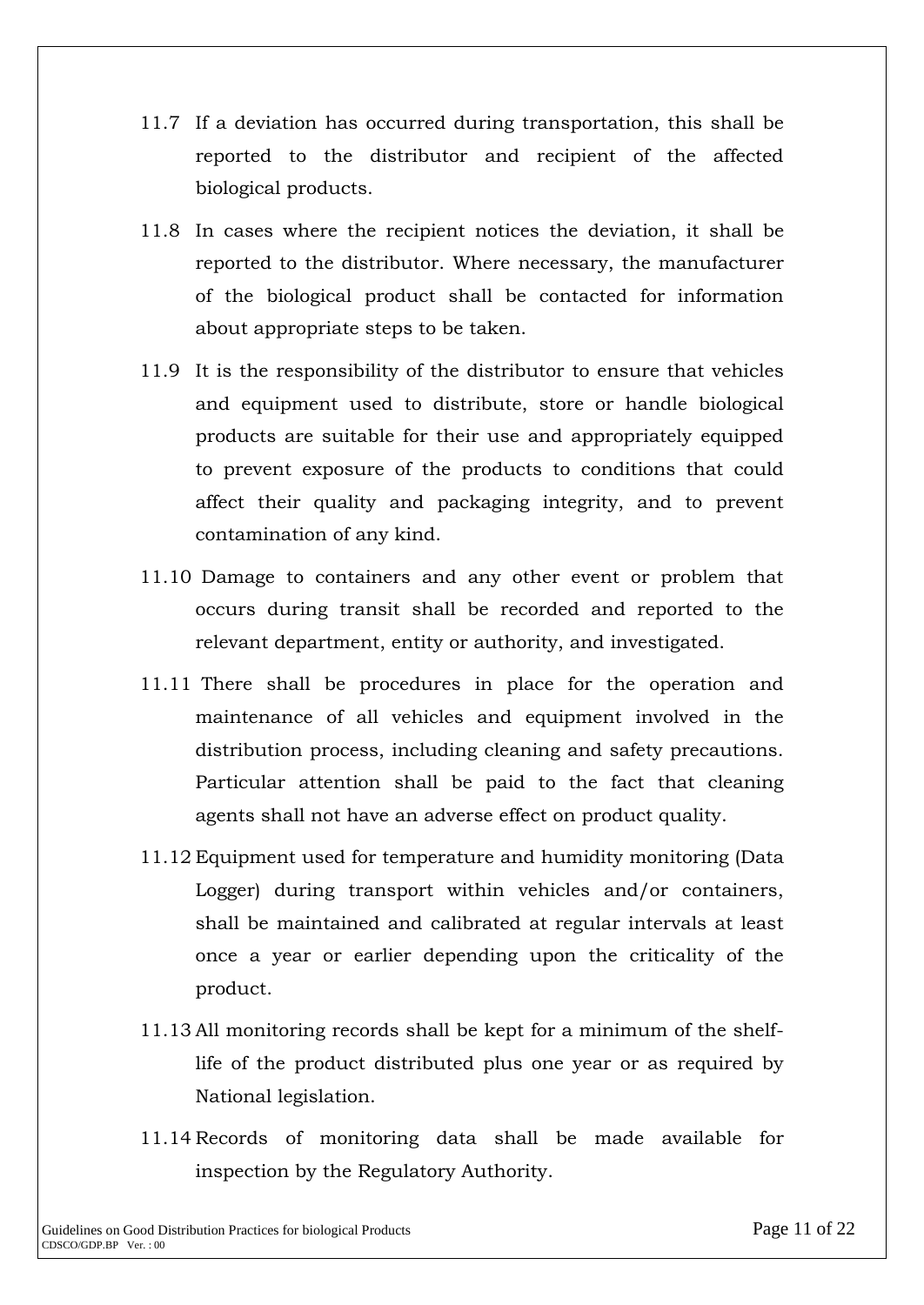- 11.15 Dedicated vehicles and equipment shall be used, where possible, when handling biological products. Procedures shall be in place to ensure that the quality of the biological product shall not be compromised where non-dedicated vehicles and equipment shall be used.
- 11.16 No defective vehicles and equipment shall be used and shall either be labeled as such or removed from service.
- 11.17 Appropriate documents shall accompany biological products in transit.

### **12.0 CONTAINERS, PACKAGING AND LABELING**

- 12.1 Biological products shall be transported in containers that have no adverse effect on the quality of the products, and that offer adequate protection from external influences, including contamination.
- 12.2 Selection of a container and packaging shall be based on the storage and transportation requirements of the biological products; namely the space required for the amount of products; the anticipated external temperature extreme; the estimated maximum time for transportation including transit storage at customs and the validation status of the packaging and shipment containers.
- 12.3 Labels on the containers shall bear sufficient information on handling and storage requirements and precautions to ensure that the products are properly handled and secured at all times. The containers shall enable identification of the contents of the containers and the source.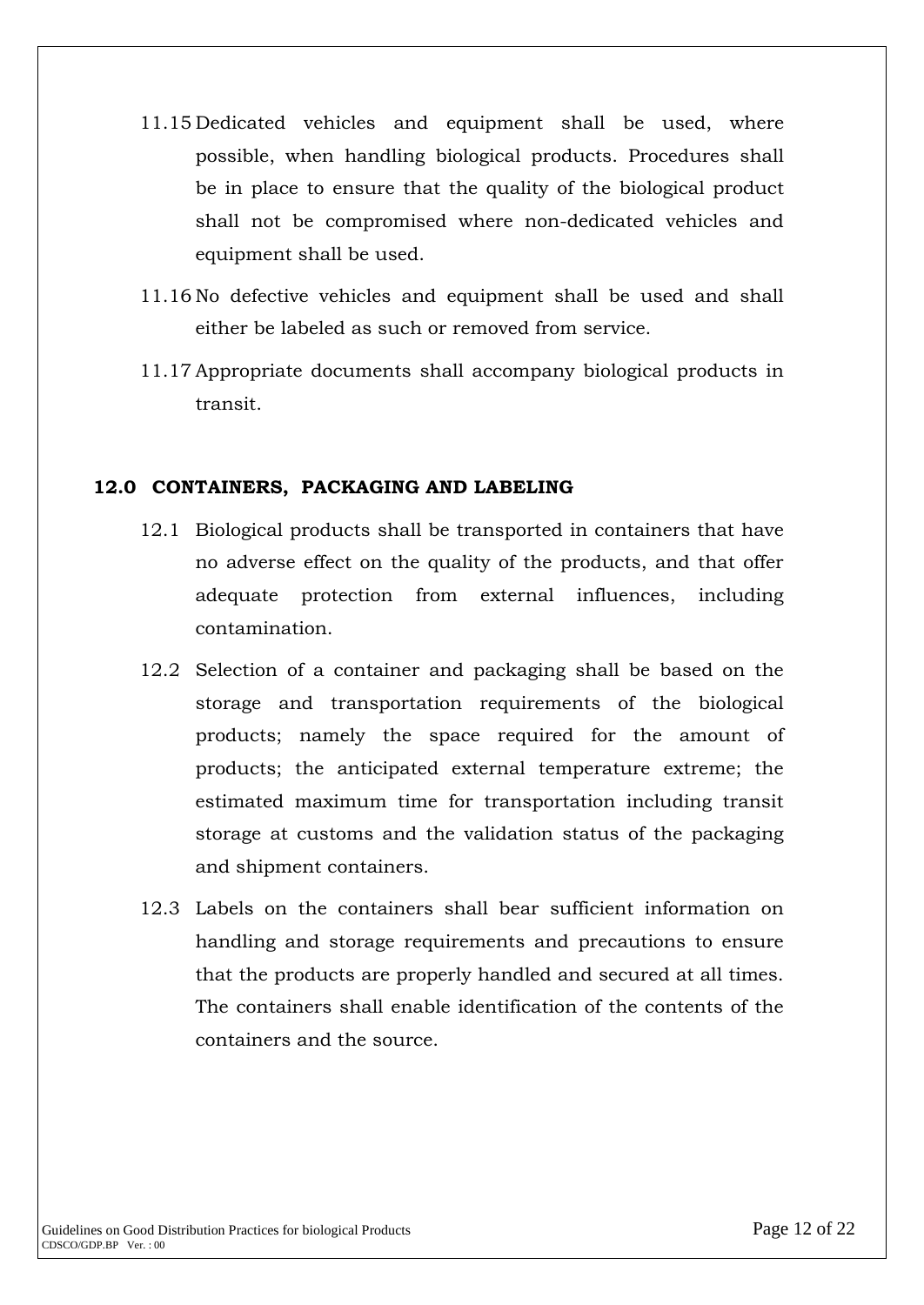#### **13.0 TEMPERATURE CONTROL DURING TRANSPORT**

- 13.1 Validated temperature-control systems (e.g. thermal packaging, temperature-controlled containers, and refrigerated vehicles) shall be used to ensure that correct transport conditions are maintained between the distributor and customer.
- 13.2 If refrigerated vehicles are used, the temperature monitoring equipment used during transport shall be maintained and calibrated at regular intervals or at a minimum of once a year. This includes temperature mapping under representative conditions and shall take into account seasonal variations. Customers shall be provided with data to demonstrate that products remained within the required temperature storage conditions during transportation, if requested.
- 13.3 If cool-packs are used in insulated boxes, they need to be located such that the product does not come in direct contact with the cool-pack. Staff must be trained on the procedures for assembly of the insulated boxes (seasonal configurations) and on the reuse of cool-packs.
- 13.4 Special care shall be taken when using dry ice in shipment containers.
- 13.5 The process for delivery of sensitive products and control of seasonal temperature variations shall be described in a written procedure. This procedure shall also cover unexpected occurrences such as vehicle breakdown or non-delivery. A procedure shall also be in place for investigating and handling temperature excursions.

### **14.0 DISPATCH AND RECEIPT**

14.1 Selling or distribution of biological products shall be done to persons or entities that are authorized to acquire such products in accordance with the applicable national, state and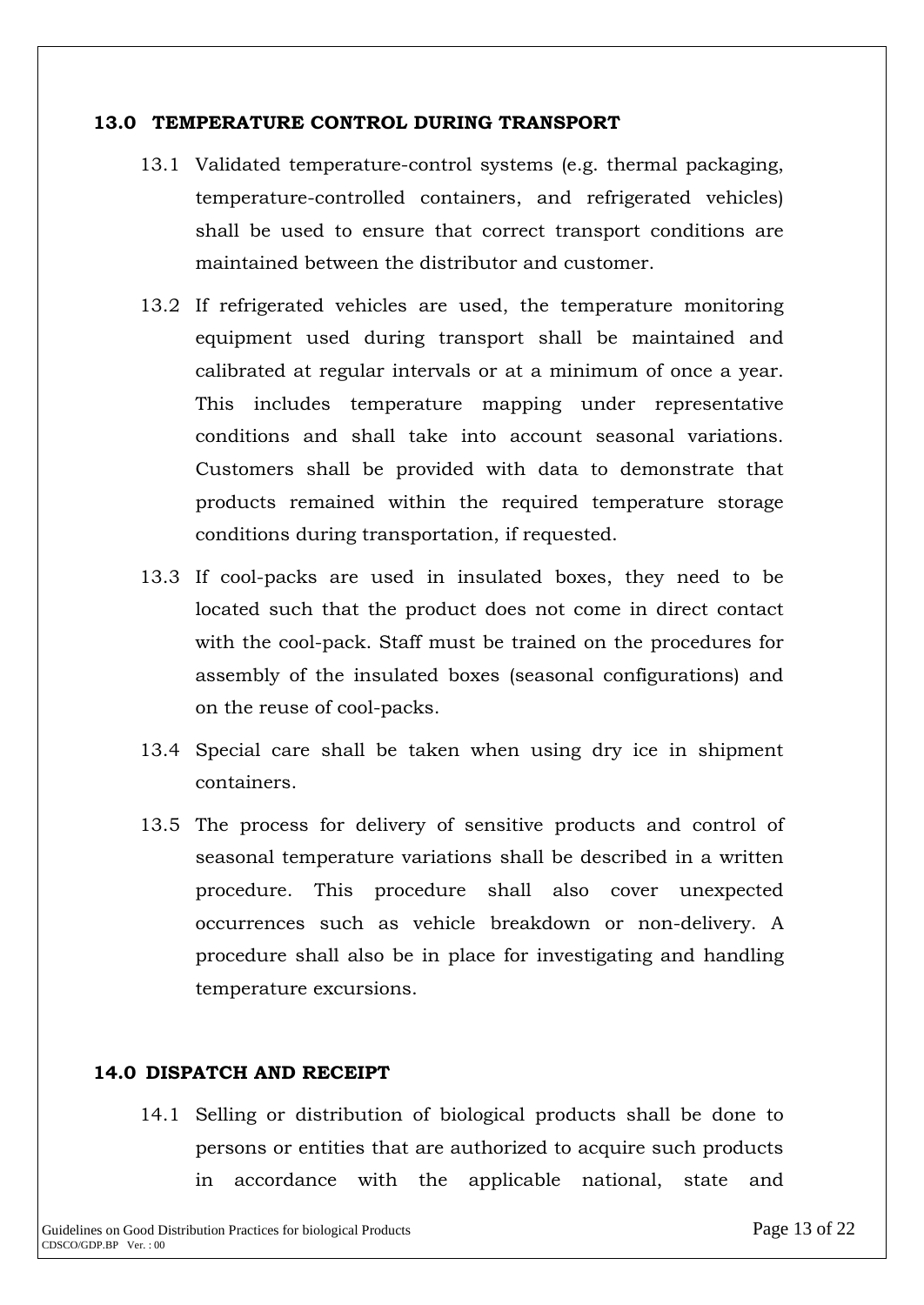international legislation. It is required to obtain written proof of such authority prior to the distribution of products to such persons or entities.

- 14.2 The supplier shall ensure that the person or entity, e.g. the contract acceptor for transportation of the biological products, is aware of the biological products to be distributed and complies with the appropriate storage and transport conditions prior to the dispatch of biological products.
- 14.3 Only after the receipt of a valid delivery order or material replenishment plan, the dispatch and transportation of biological products shall be undertaken, which shall be documented.
- 14.4 Written procedures for the dispatch of biological products shall be established. Such procedures shall take into account the nature of the product as well as any special precautions to be observed. Biological products under quarantine shall require release for dispatch by the person responsible for quality.
- 14.5 Records for the dispatch of biological products shall include at least the following information:
	- Date of dispatch;
	- Complete business name and address (no acronyms), type of entity responsible for the transportation, telephone number and names of contact persons;
	- Complete business name, address (no acronyms), and status of the addressee (e.g. retail pharmacy, hospital or community clinic);
	- A description of the products including, e.g. name, dosage form and strength (if applicable);
	- Quantity of the products, i.e. number of containers and quantity per container (if applicable);
	- Applicable transport and storage conditions;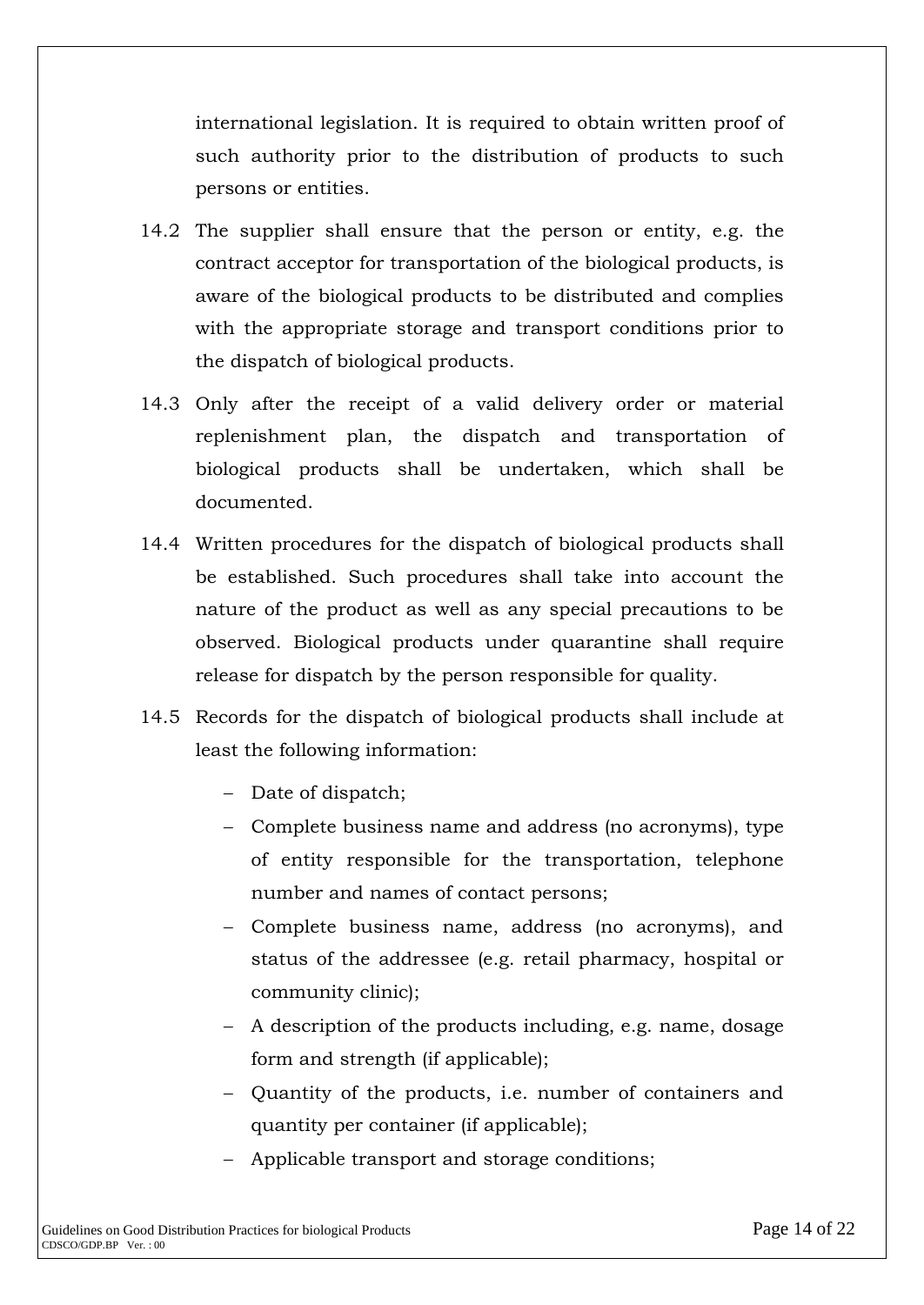- A unique number to allow identification of the delivery order; and Assigned batch number and expiry date (where not possible at dispatch, this information shall at least be kept at receipt to facilitate traceability).
- 14.6 It shall be ensured that records of dispatch contain enough information to enable traceability of the biological product. Such records shall facilitate the recall of a batch of a product, if necessary, as well as the investigation of spurious or potentially spurious biological products; the assigned batch number and expiry date of biological products shall be recorded at the point of receipt to facilitate traceability.
- 14.7 It shall be ensured that the volume of biological products ordered does not exceed the capacity of storage facilities at the destination.
- 14.8 There shall be no supply or receipt of biological products after their expiry date, or so close to the expiry date that this date is likely to be reached before the products are used by the consumer.
- 14.9 Incoming shipments shall be examined to verify the integrity of the container/closure system, to ensure that tamper-evident packaging features are intact, and that labeling appears intact.

### **15.0 DOCUMENTATION**

- 15.1 Documentation comprises all written procedures, instructions, contracts, records and data, in paper or in electronic form.
- 15.2 Written instructions and records which document all activities relating to the distribution of biological products, including all applicable receipts and issues (invoices) shall be available.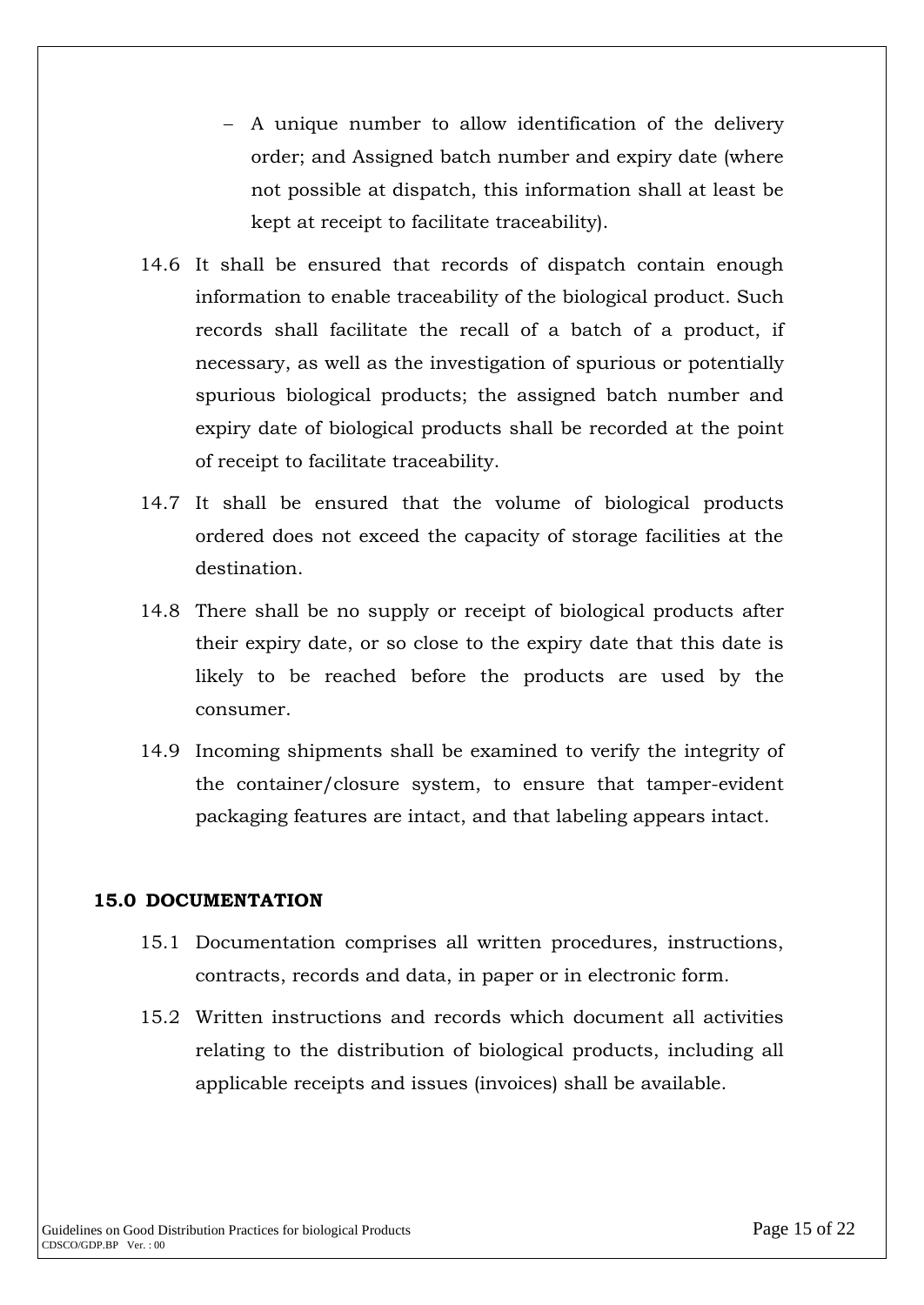- 15.3 Distributors shall keep records of all biological products received. Records shall contain at least the following information:
	- Date;
	- Name of the biological product, batch no, manufacturer's name.
	- Quantity received, or supplied; and
	- Name and address of the supplier.
- 15.4 Procedures shall be established and maintained for the preparation, review, approval, use of and control of changes to all documents relating to the distribution process.
- 15.5 The contents of documents shall be clear and unambiguous. In particular, instructions and procedures relating to activity that may have an impact on quality of biological products shall be designed, completed, reviewed and distributed with care.
- 15.6 Documentation shall be approved, signed and dated by appropriate authorized persons, as required. It shall not be hand-written; although, where documents require the entry of data, sufficient space shall be provided for such entries.
- 15.7 Any alteration made in the documentation shall be signed and dated; the alteration shall permit the reading of the original information. Where appropriate, the reason for the alteration shall be recorded.
- 15.8 Documents shall be retained for a period of 1 year after expiry of the product.
- 15.9 Documents shall be reviewed regularly and kept up to date.
- 15.10 Records shall be kept either in the form of purchase/sales invoices, delivery slips, or on computer or in any other form, for any transaction in biological products received or supplied.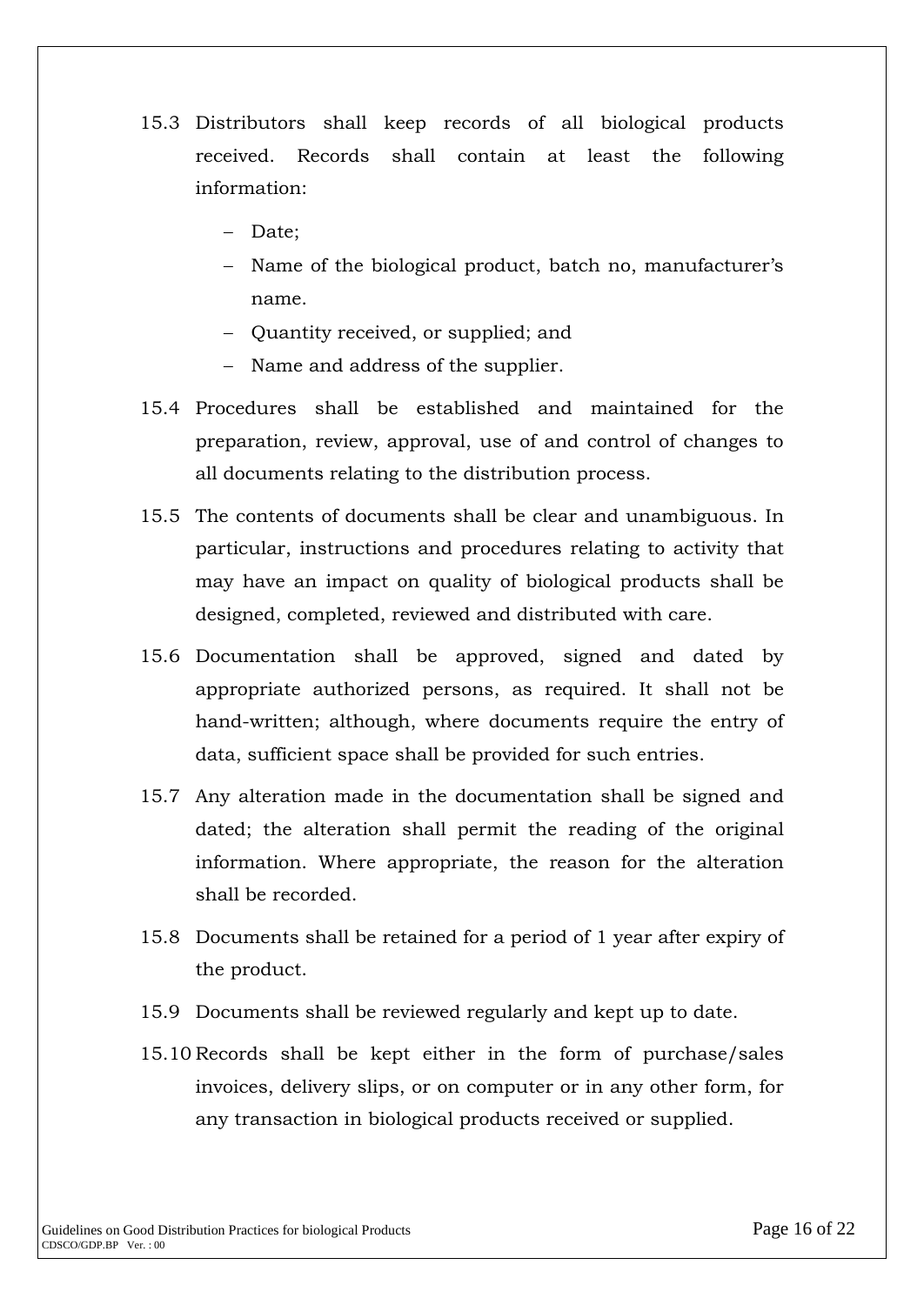- 15.11 Records shall be made at the time each operation is taken and in such a way that all significant activities or events are traceable.
- 15.12 If electronic copies/data are stored then validation of computers and database management system shall be in place.
- 15.13 All records shall be readily retrievable, and be stored and retained using facilities that are safeguarded against unauthorized modification, damage, deterioration and/or loss of documentation.
- 15.14 Backup shall be maintained to prevent any accidental data loss where the records are generated and kept in electronic form.

### **16.0 COMPLAINTS**

- 16.1 Written procedure shall be in place for the handling of complaints. A distinction shall be made between complaints about a biological product or its packaging and those relating to distribution. In the case of a complaint about the quality of a product or its packaging, the original manufacturer and/ or marketing authorization holder shall be informed as soon as possible.
- 16.2 There shall be written procedure for reviewing carefully all complaints and other information concerning potentially defective and potentially spurious biological products describing the action to be taken, including the need to consider a recall where appropriate.
- 16.3 Any complaint concerning a material defect shall be recorded and thoroughly investigated to identify the origin or reason for the complaint.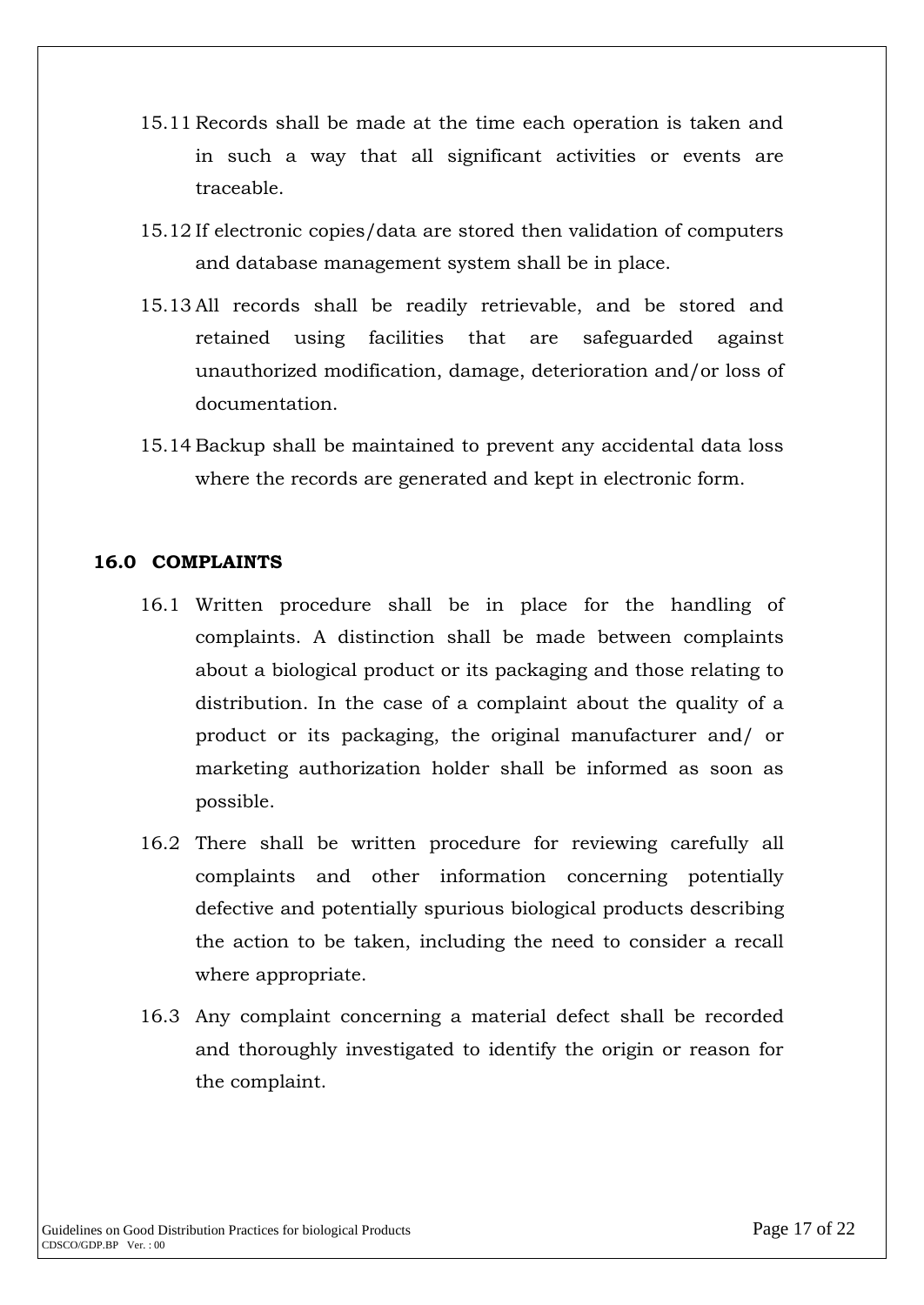- 16.4 A risk based consideration shall be given to whether other batches of the biological product shall also be checked if a defect relating to a biological product is discovered or suspected.
- 16.5 Appropriate follow-up action shall be taken after investigation and evaluation of the complaint where necessary. A system shall be in place to ensure that the complaint, the response received from the original product manufacturer, or the results of the investigation of the complaint, are shared with all the relevant parties.
- 16.6 There shall be documentation of product quality problems or suspected cases of spurious products and sharing of the information with the appropriate national and/or state regulatory authorities.

### **17.0 RECALLS AND RETURNS**

- 17.1 There shall be a written procedure for the management of recalls of defective biological products with a designated person responsible for recalls. .
- 17.2 The system of recall shall comply with the guidance issued by National or State Regulatory Authority
- 17.3 In the event of recall the original manufacturer and/or marketing authorization holder shall be informed. Consultation with the original manufacturer and /or marketing authorization holder shall take place, where possible, before the recall is instituted in case recall is instituted by an entity other than the original manufacturer.
- 17.4 National or State Regulatory Authority shall be shared with information on recall.
- 17.5 Recall operations shall be capable of being initiated promptly and at any time.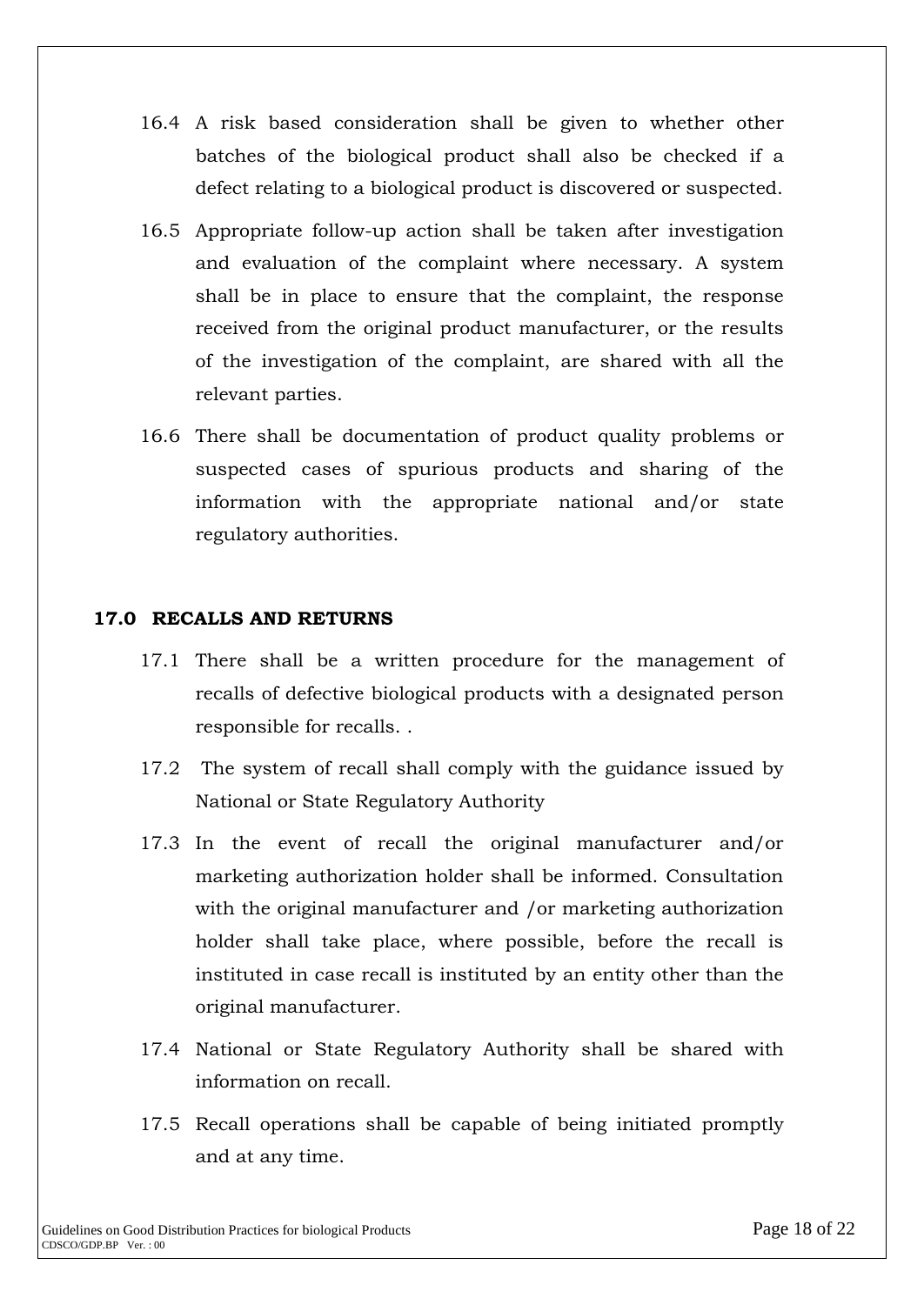- 17.6 The distributor shall follow the instructions of a recall message, which shall be approved, if required, by the competent authorities.
- 17.7 Any recall operation shall be recorded at the time it is carried out and records shall be made available to the competent authorities.
- 17.8 The distribution records shall be readily available to the person(s) responsible for the recall, and shall contain sufficient information on distributors and directly supplied customers (with addresses, phone and/or fax numbers inside and outside working hours, batches and quantities delivered).
- 17.9 Recalled biological products shall be identified and stored separately in a secure area while awaiting a decision on their disposition.
- 17.10 All customers and competent authorities of all countries to which a given biological product may have been distributed shall be informed promptly of any intention to recall the product because it is, suspected to be defective.
- 17.11 All records shall be readily available to the designated person(s) responsible for recalls containing sufficient information on biological products supplied to customers (including exported products).
- 17.12 The progress of the recall process shall be recorded and a final report shall be issued, including reconciliation between the delivered and recovered quantities of the biological products.
- 17.13 Rejected biological products and those returned to a distributor shall be appropriately identified and handled in accordance with a procedure which involves at least:- the physical segregation of such biological products in quarantine in a dedicated area; or other equivalent (e. g electronic) segregation.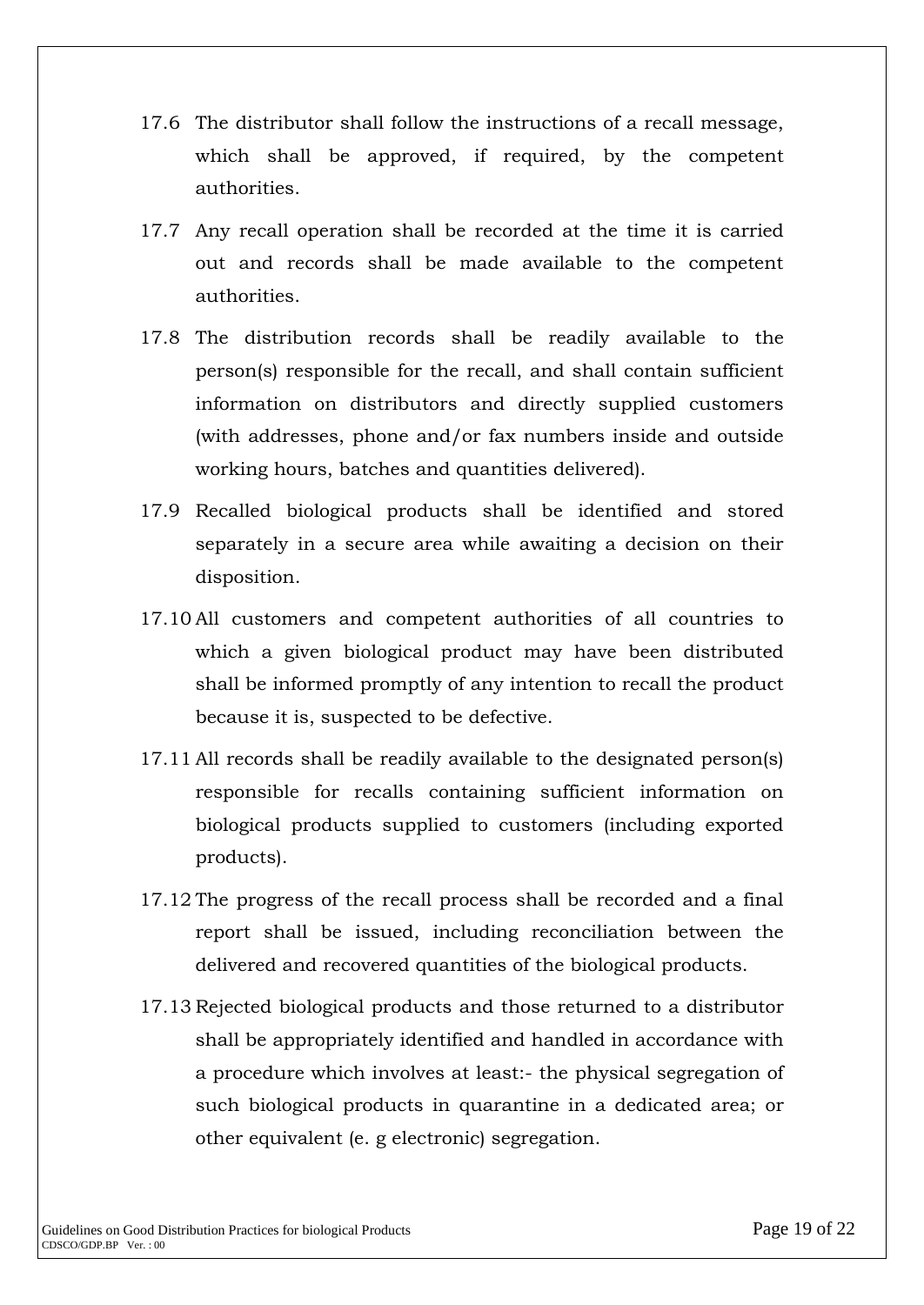- 17.14 Destruction of biological products shall be done in accordance with international, national and local requirements regarding disposal of such products, and with due consideration to protection of the environment.
- 17.15 Records of all returned, rejected and/or destroyed biological products shall be kept for a predetermined period.

# **18.0 SPURIOUS BIOLOGICAL PRODUCTS**

- 18.1 Spurious biological products if found in the distribution chain shall be completely segregated from other biological products, clearly labeled as not for sale and national regulatory authorities and manufacturer of the original product shall be informed immediately.
- 18.2 The sale and distribution of a suspected spurious biological product shall be suspended and the national regulatory authority shall be notified without delay.
- 18.3 A formal decision shall be taken on its disposal, ensuring that it does not re-enter the market upon confirmation of the biological product being spurious and the decision shall be recorded.

### **19.0 IMPORTATION**

- 19.1 Consignments of biological products shall be stored under suitable conditions for as short a time as possible, at the port of entry.
- 19.2 Importers shall take all reasonable steps to ensure that biological products are not mishandled or exposed to adverse storage conditions at wharves or airports.
- 19.3 Procedures shall be in place for quality assessment of imported biological products.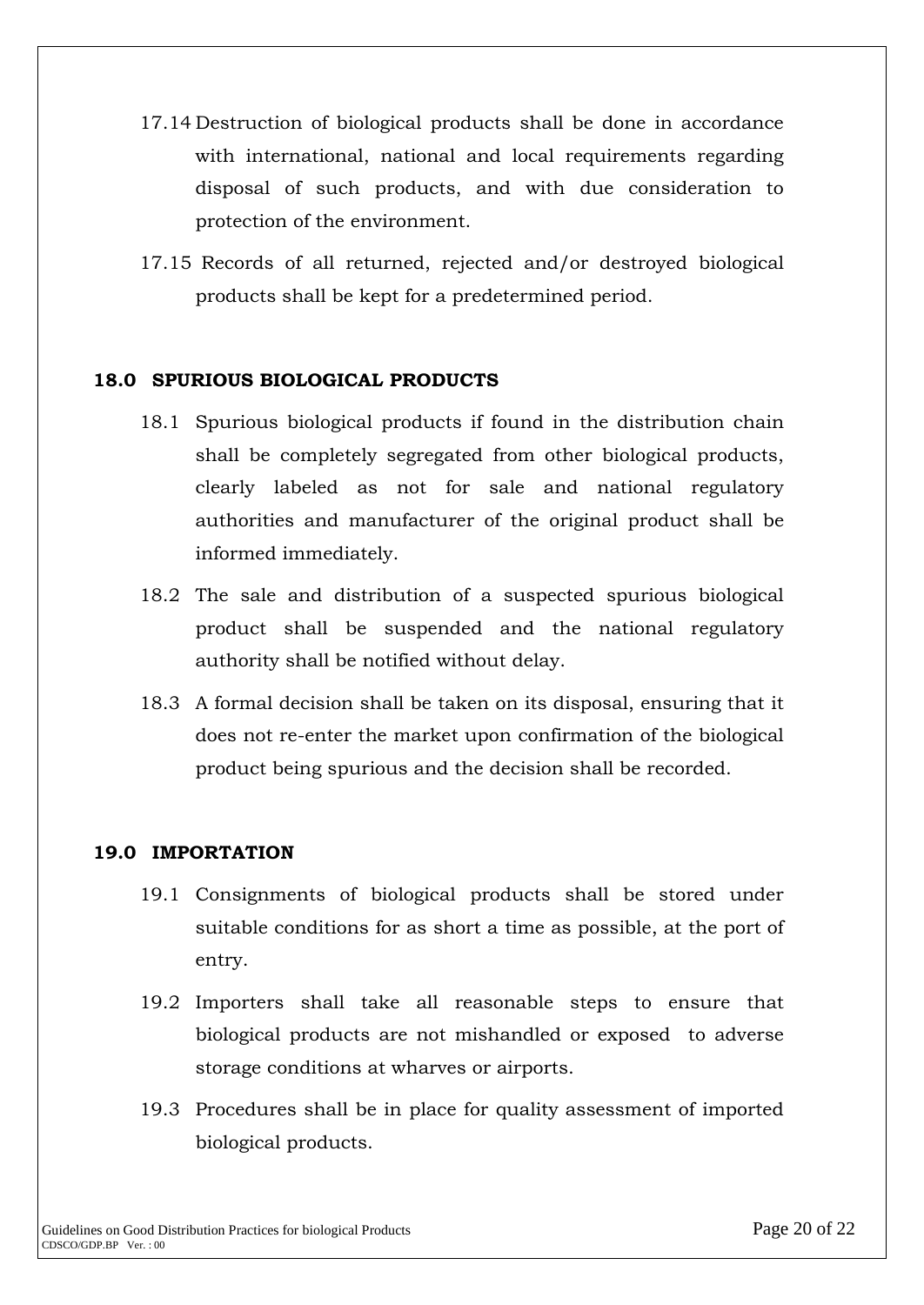19.4 Customs, enforcement agencies and regulatory agencies responsible for supervision of biological products shall establish means for cooperation and information exchange in order to prevent importation of spurious biological products.

#### **20.0 CONTRACT ACTIVITIES**

- 20.1 Only parties appropriately authorized to distribute a biological product shall be delegated to perform any activity relating to distribution of such product and in accordance with the terms of a written consent.
- 20.2 The responsibilities of each party including observance of the principles of GDP and relevant warranty clauses shall be defined in the contract. It shall also include responsibilities of the contractor for measures to avoid the entry of spurious biological products into the distribution chain, such as by suitable training programme.
- 20.3 The requirements in these guidelines shall be complied with by all contract acceptors.
- 20.4 Under certain conditions and subject to the written approval of the contract giver, subcontracting may be permissible, provided that the subcontractors shall be authorized for the function.
- 20.5 There shall be periodic audit of contract acceptors.

### **21.0 SELF-INSPECTION**

- 21.1 Self-inspections shall be included in the quality system. These shall be conducted to monitor implementation and compliance with the principles of GDP and, if necessary, to trigger corrective and preventive measures.
- 21.2 A designated, competent person shall conduct self-inspection in an independent and detailed way.